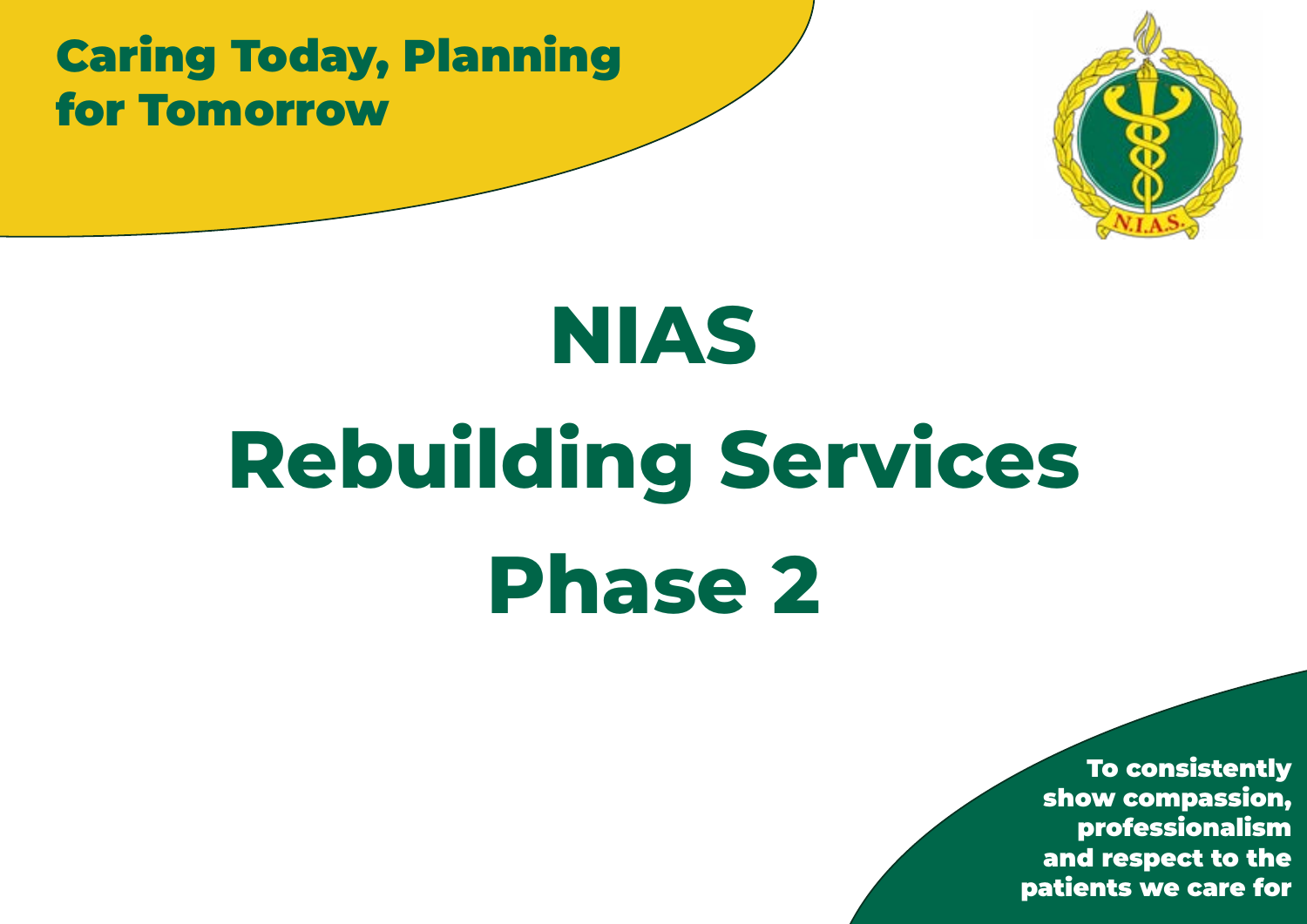#### **NI AMBULANCE SERVICE REBUILDING HSC SERVICES PLAN PHASE 2- JULY TO SEPTEMBER 2020**

#### *To consistently show compassion, professionalism and respect to the patients we care for.*

The Minister of Health, Robin Swann, launched his 'Strategic Framework for Rebuilding Health and Social Care Services' in the Assembly on 9 June 2020.

Using the underpinning strategic framework, the Northern Ireland Ambulance Service Trust published our phase 1 plan on 10 June 2020. The plan examined the steps, which we at NIAS, would take to enable us to assess the first phase of rebuilding our services while charting a way forward, initially, to the end of June.

The Department of Health has subsequently lead on the development of a phase 2 plan, covering the period from 1 July 2020 to 30 September 2020. In support of this, NIAS has set out a high-level overview of the services that we plan to maintain and, where required, reinstate, as part of the Covid-19 response during July, August and September 2020.

Working together with our partners across Northern Ireland to implement the recovery of Non-Covid-19 Health and Social Care Services, we continue to plan using an agreed regional approach,

- Ensure Equity of Access for the treatment of patients across Northern Ireland;
- Minimise the transmission of Covid-19; and
- Protect the most urgent services.

As we continue to move out of the first phase, we do so in the knowledge that the emergence of any future waves of the virus will require us to respond quickly to meet the needs of our patients. We are confident that, based on our experiences over the past number of months, we will be able to adapt our services to respond to the changing needs of our patients.

Our staff have been the main reason that we effectively managed the Covid-19 response during the past three months. They will have a key role in managing the NIAS response to future waves of the virus and protecting them remains our priority. It is important that we recognise that many staff have worked tirelessly for months without rest and we must ensure that over the summer months they are able to take a suitable break to protect their health and ensure the resilience of our service during the latter half of the year.

In this rebuilding phase, we will reinforce those measures that enhance the ability of our staff to respond to patients at their time of need, consequently we must ensure rigorous social distancing, cleaning and infection control as protection to the spread of the virus.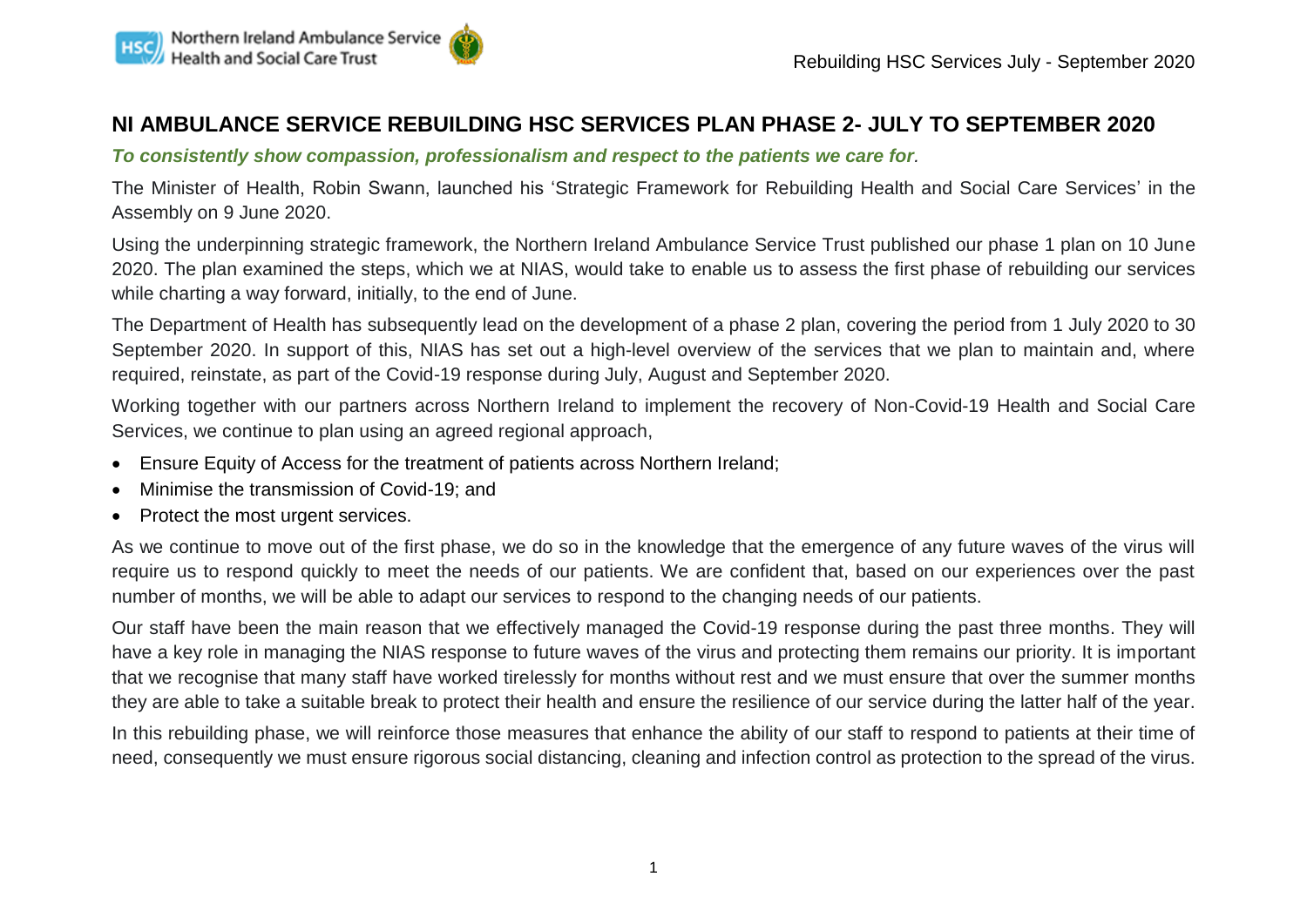The Minister has indicated that services will not and cannot resume as before. Better ways of delivering services will require innovation, sustained investment and, crucially, society-wide support. NIAS will be part of that rebuilding process, seeking to improve with new ways of working that will bring tangible benefits to our patients, staff and HSC partners.

Rebuilding our services requires consideration of a number of factors:

- Ensuring rebuild plans focus on mitigating the highest level of risks to patients and staff;
- Considering safety and risk in respect of ensuring both an effective ongoing response to Covid-19, and the need to rebuild services on an equitable basis for the Northern Ireland population;
- Ongoing internal discussion and agreements to rebuilding plans, delivering on our commitment to co-production and engagement with our HSC partners and other relevant stakeholders to bring informed involvement in key decision-making;
- NIAS' local risks and challenges that include significant infrastructure issues;
- First Responder partner agency plans i.e. NIFRS and PSNI; and
- Issues and evidence that affects the Trust, which include new guidance, policies, legislation and governance arrangements.

We are assessing our plans against the Department of Health's framework and checklists before and during implementation and will integrate the following;



As we work through recovery and rebuilding, protecting our staff is our priority to ensure we deliver our critical service to the public. We need to manage key constraints and limit the impact these have on our workforce and patient care;

- Health and Safety requirements, including maintenance of social distancing guidelines and the availability of PPE;
- Workforce availability and flexibility across 7 day service including requirement for staff leave and continued shielding of staff;
- Rebuilding normal service capacity whilst retaining Covid-19 readiness; and
- Physical space to meet safety requirements and the impact on the delivery of our service.

We will adopt an incremental, staged approach to ensure these risks are managed appropriately. As we work to deliver services for those most in need, our absolute priority will be to keep our patients and staff safe.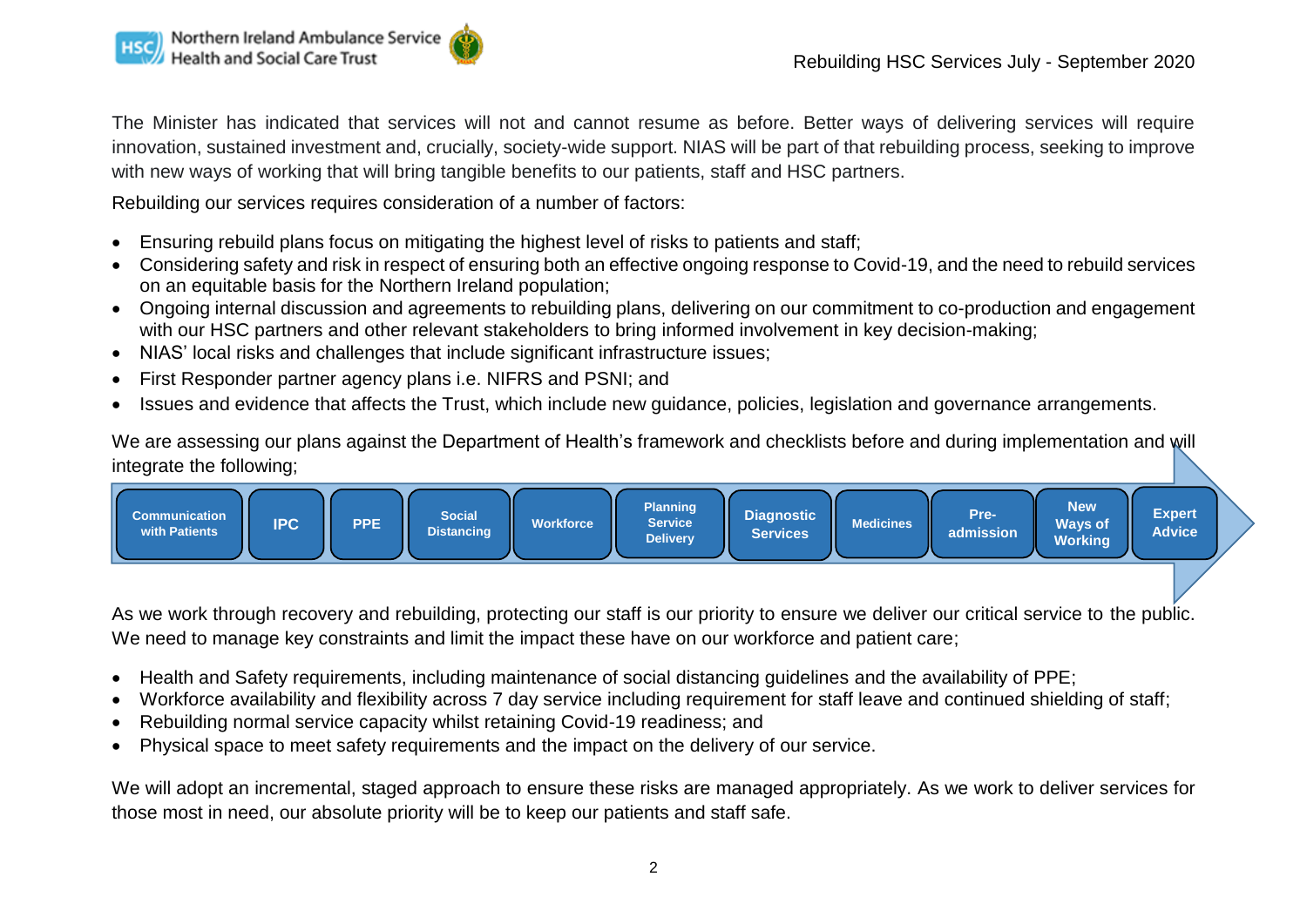#### **What will this look like for patients?**

- The way services are delivered may look and feel different. Examples of what patients and service users may be able to expect are outlined below and elements of this may form part of our public messaging during Phase 2:
- Members of the public who need an ambulance response should phone 999 as usual;
- We recognise that some of our service users may still be still shielding and/or may be concerned about travelling to hospital. We will continue to encourage patients who need to travel to hospital by ambulance to do so;
- Staff will be wearing masks and other protective covering to keep both patients and themselves safe;
- We will use our ambulances in a way that ensures social distancing guidelines are observed. This will mean a reduction in our capacity for non-emergency journeys;
- We may ask patients to wear a mask; and
- The configuration of Emergency Departments in other Trusts may mean patients are taken to a different Emergency Department than they might usually attend.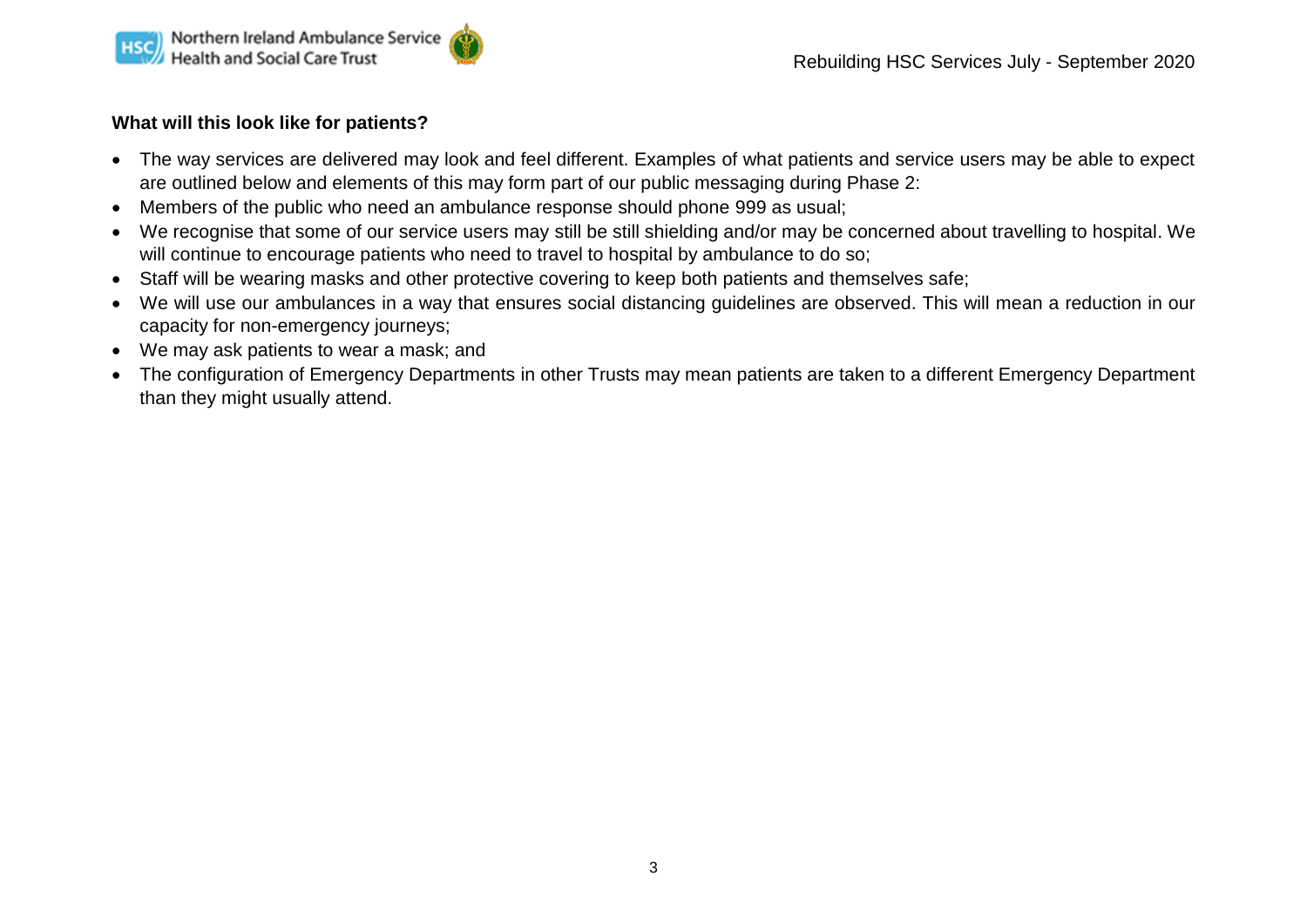The following table outlines the NIAS' Phase 2 Rebuilding Plan, incorporating the period July to September 2020.

| Our<br><b>Services</b> | What did we do during Covid-19<br>pandemic?                                                                                                                                     | What did we do to rebuild services<br>June 2020? (Phase 1)                                                                                                                                                                                     |   | What are we planning to do to rebuild<br>services July to September 2020? (Phase 2)                                                                                                                                                                                     |
|------------------------|---------------------------------------------------------------------------------------------------------------------------------------------------------------------------------|------------------------------------------------------------------------------------------------------------------------------------------------------------------------------------------------------------------------------------------------|---|-------------------------------------------------------------------------------------------------------------------------------------------------------------------------------------------------------------------------------------------------------------------------|
| Corporate              | ❖ Communicated with patients to<br>support them with appropriate<br>use of our services.                                                                                        | $\div$ We<br>have<br>developed<br>a<br>communication plan to encourage<br>the public to continue to use our<br>services<br>appropriately<br>and<br>to<br>the public<br>of<br>our<br>reassure<br>continued efforts to deliver safe<br>services. |   | ❖ Continue to deliver messages to the<br>public and service users to keep them<br>informed.                                                                                                                                                                             |
|                        | ❖ Recruitment to NIAS<br>was<br>modified during this time.                                                                                                                      | recruitment<br>❖ We<br>restarted<br>processes on a priority basis.                                                                                                                                                                             |   | ❖ Continue<br>to scale up recruitment<br>processes based on corporate and<br>strategic plans, subject to funding.                                                                                                                                                       |
|                        | ❖ Supported the HSC<br>with<br>information to direct resources<br>to most vulnerable patients.                                                                                  |                                                                                                                                                                                                                                                |   | ❖ Assess the long-term benefits of<br>information analysis commenced during<br>COVID-19 response and its impact to<br>service configuration across the HSC e.g.<br>Nursing Home data.                                                                                   |
|                        | Implemented range of front-<br>line peer support mechanisms.                                                                                                                    | ❖ Commenced targeted engagement<br>with front-line staff to ensure the<br>incorporation of relevant learning<br>delivery model in<br>into our<br>collaboration with Trade Unions.                                                              | ❖ | ❖ Assess options to sustain peer support<br>for staff to maintain resilience and well-<br>being in the longer term.<br>Implement the learning and feedback<br>from staff across the organisations to<br>sustain innovative practices begun during<br>COVID-19 response. |
|                        | ❖ Engaged with ROI and UK<br>Ambulance partners to ensure<br>implementation of national<br>best practice and the sharing<br>of information to<br>support<br>effective response. |                                                                                                                                                                                                                                                |   | Engage with partners to ensure the<br>adoption of national ambulance service<br>guidance, standards and protocols are<br>adopted to maintain consistent safe and<br>effective care.                                                                                     |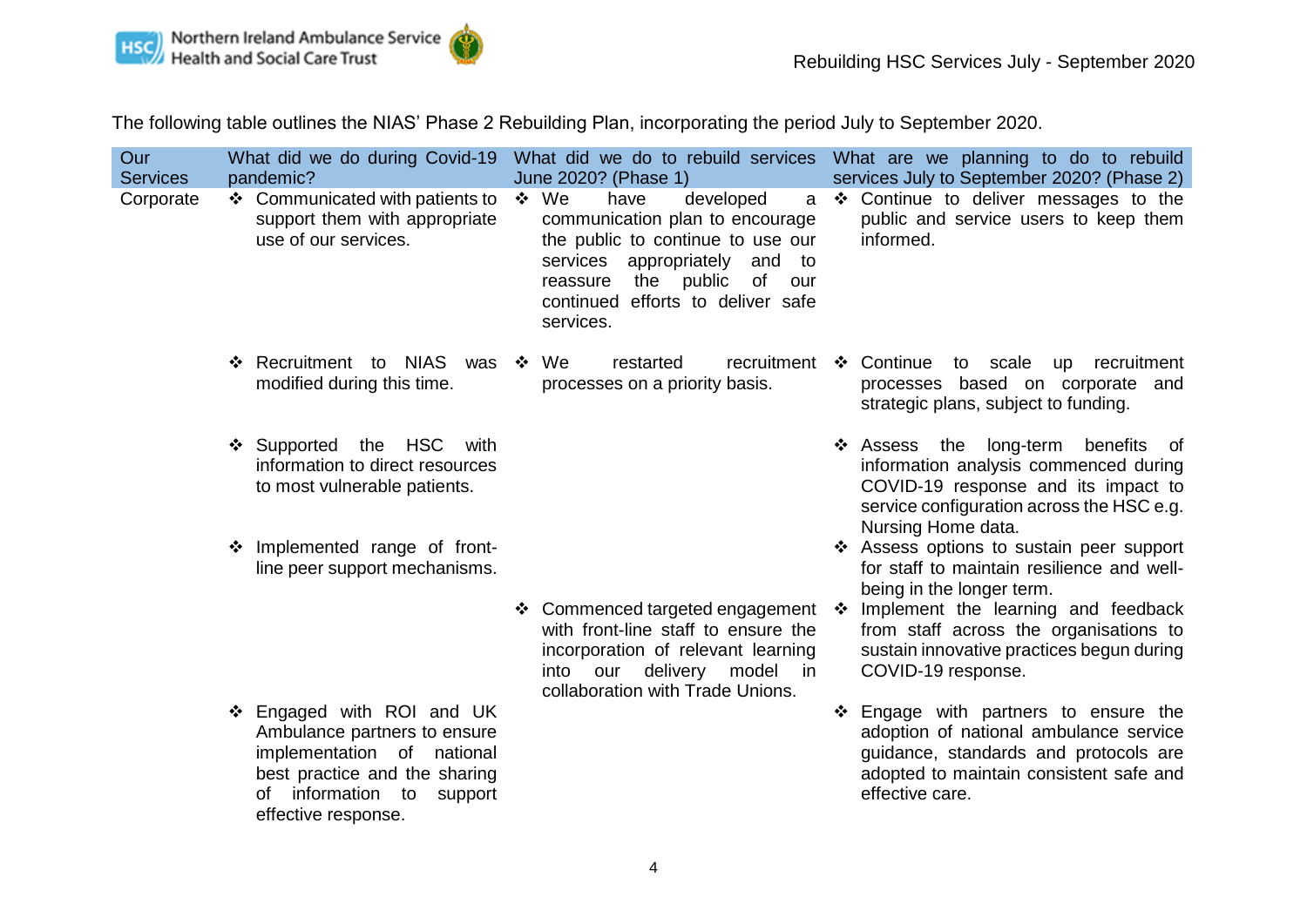



| Our<br><b>Services</b> | pandemic?                                                                                                                                                                                                                                                                                                                                                  | What did we do during Covid-19 What did we do to rebuild services<br>June 2020? (Phase 1)                                                                                          | What are we planning to do to rebuild<br>services July to September 2020? (Phase 2)                                                                                                                                                      |
|------------------------|------------------------------------------------------------------------------------------------------------------------------------------------------------------------------------------------------------------------------------------------------------------------------------------------------------------------------------------------------------|------------------------------------------------------------------------------------------------------------------------------------------------------------------------------------|------------------------------------------------------------------------------------------------------------------------------------------------------------------------------------------------------------------------------------------|
|                        | Suspended all programmes<br>associated with REACH to re-<br>deploy<br>to<br>resources<br>operational support structures.                                                                                                                                                                                                                                   |                                                                                                                                                                                    | ❖ Ensure<br>any relevant<br>learning<br>is is<br>incorporated into implementation of the<br>new Electronic Patient Record, which will<br>significantly transform clinical practice<br>and NIAS' partnership with the wider<br>HSC.       |
| Operations             | ❖ Preserved<br>front-line<br>ambulance<br>by<br>response<br>maintaining<br>at least 90%<br>staffing levels by re-deploying<br>all staff<br>in in<br>training<br>for<br>Paramedic<br>Associated<br><b>or</b><br>Ambulance<br>Practitioner<br>and<br>making<br>courses<br>0f<br>appropriate<br>use<br>independent and voluntary<br>sector where appropriate. | We re-instated training where<br>豪<br>appropriate whilst ensuring the<br>maintenance of our emergency<br>response resources.                                                       | We will complete training for existing<br>❖<br>students and start two new trainee AAP<br>cohorts to build our workforce capacity.<br>We will work closely with the Ulster<br>FdSc<br>University to<br>recommence<br>paramedic education. |
|                        | ❖ Adapted ambulance response<br>to support the re-configuration<br>of Trust services to meet<br>increasing numbers of COVID-<br>19 patients.                                                                                                                                                                                                               | ❖ Modified<br>destination<br>have been reviewed and adapted<br>to meet Hospital Trusts planning<br>for re-instatement of services.                                                 | protocols $\div$ Continue to liaise with HSC Trusts<br>regarding impact of longer journey times<br>and associated service changes on NIAS<br>and ensure any resource requirements<br>and/or risks are identified.                        |
|                        | ❖ Extended hours of operations ❖ We<br>for management support to<br>frontline staff.                                                                                                                                                                                                                                                                       | stood<br>down<br>extended<br>managerial support however we<br>monitored activity through twice<br>daily huddles Monday - Friday to<br>assess need to re-establish this<br>support. | The need for additional managerial<br>❖<br>support will be carefully monitored.                                                                                                                                                          |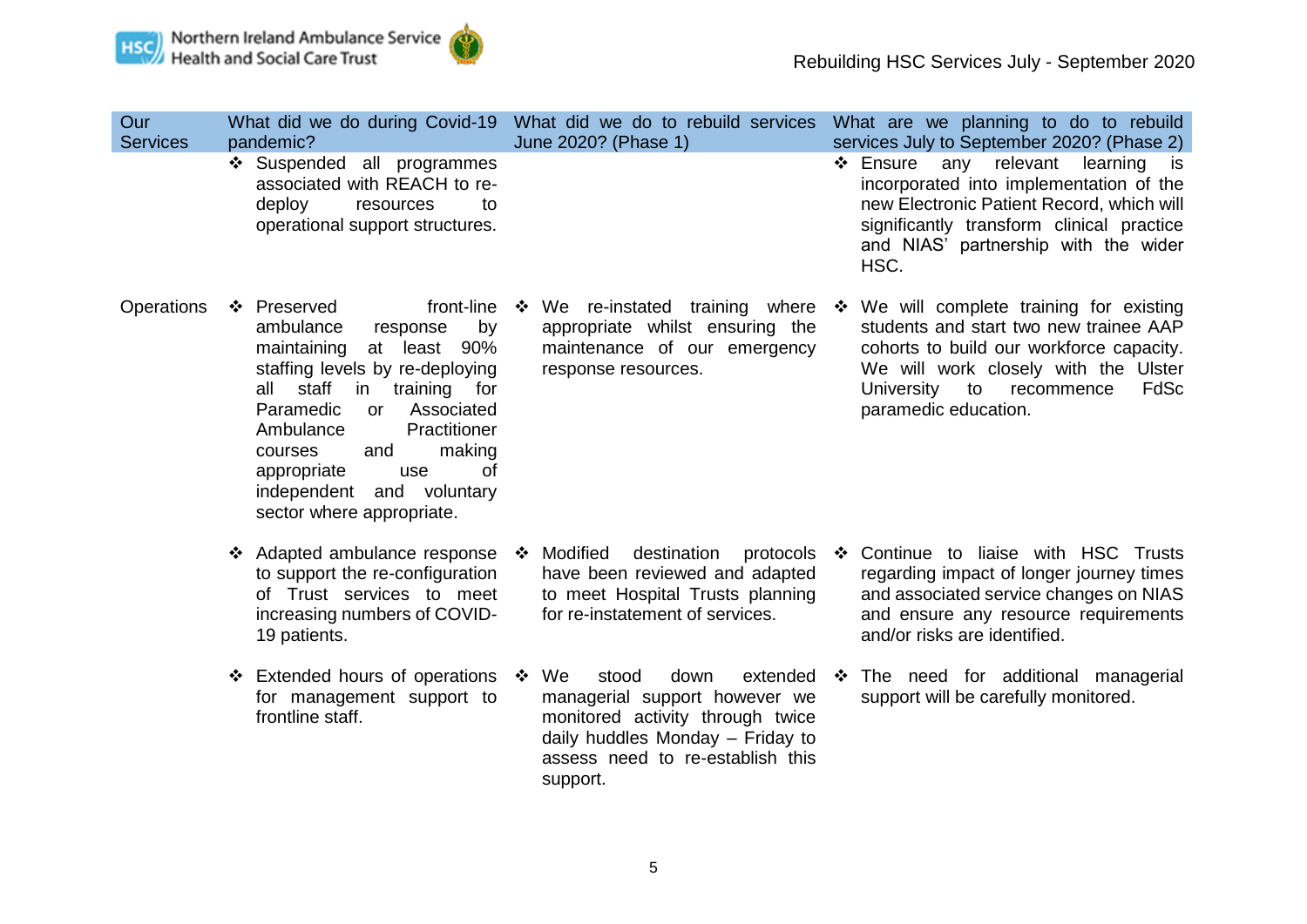

| Our<br><b>Services</b>             | What did we do during Covid-19<br>pandemic?<br>❖ Re-deployment of Covid-19<br>vulnerable staff to non-patient<br>facing roles so they could<br>continue to support infection<br>prevention control and staff<br>welfare functions.                                             | What did we do to rebuild services<br>June 2020? (Phase 1)<br>❖ We established processes based<br>on national and regional guidance<br>to assess risks to frontline staff<br>who have been identified as<br>vulnerable to the impact of Covid-<br>19.                                                                                                                               | What are we planning to do to rebuild<br>services July to September 2020? (Phase 2)<br>❖ We will develop processes to support<br>these staff and their managers in line with<br>the emerging guidance in order to<br>support their safety and enable their<br>contribution to NIAS as appropriate.                                                                                      |
|------------------------------------|--------------------------------------------------------------------------------------------------------------------------------------------------------------------------------------------------------------------------------------------------------------------------------|-------------------------------------------------------------------------------------------------------------------------------------------------------------------------------------------------------------------------------------------------------------------------------------------------------------------------------------------------------------------------------------|-----------------------------------------------------------------------------------------------------------------------------------------------------------------------------------------------------------------------------------------------------------------------------------------------------------------------------------------------------------------------------------------|
| Control                            | ❖ Implemented<br>triage<br>new<br>protocols to support resource<br>escalation response.<br>❖ Increased usage of Hear and<br>Treat/See and Treat response<br>to service users.<br>❖ Enhanced business continuity<br>infrastructure by implementing<br>contingency control site. |                                                                                                                                                                                                                                                                                                                                                                                     | ❖ Evaluating the outcome and benefits of<br>new protocols for telephone triage and<br>thresholds for ambulance dispatch.<br>• Investigate how to sustain enhanced<br>Clinical Triage via phone by a larger<br>group of NIAS clinicians.<br>❖ Review benefits of development of multi-<br>site Emergency Ambulance Control<br>provision and<br>implement<br>extended<br>resilience plan. |
| Patient<br>Care<br><b>Services</b> | ❖ Patient Care<br>Services re-<br>deployed<br>to<br>support<br>Ambulance<br>Emergency<br>Services.<br>Car<br>Service<br>❖ Voluntary<br>suspended.                                                                                                                              | ❖ We assessed the level of Non-<br>Emergency resources required in<br>with<br>Hospital<br>Trusts'<br>line<br>requirements.<br>We began to reinstate Voluntary<br>- 臺<br><b>Services</b><br>to<br>Car<br>undertake<br>outpatient appointments as Trust<br>services i.e. Cancer, Renal and<br>Day Centres scale up<br>with<br>appropriate risk assessment and<br>guidelines in place. | ❖ We will commence the transferring of<br>back to Non-Emergency<br>resources<br>Transport duties on phased basis in line<br>with demand.<br>We will continue to carry out risk<br>$\cdot$<br>assessments with Volunteer Drivers to<br>ensure they can return to duties safely,<br>protecting themselves and service users.                                                              |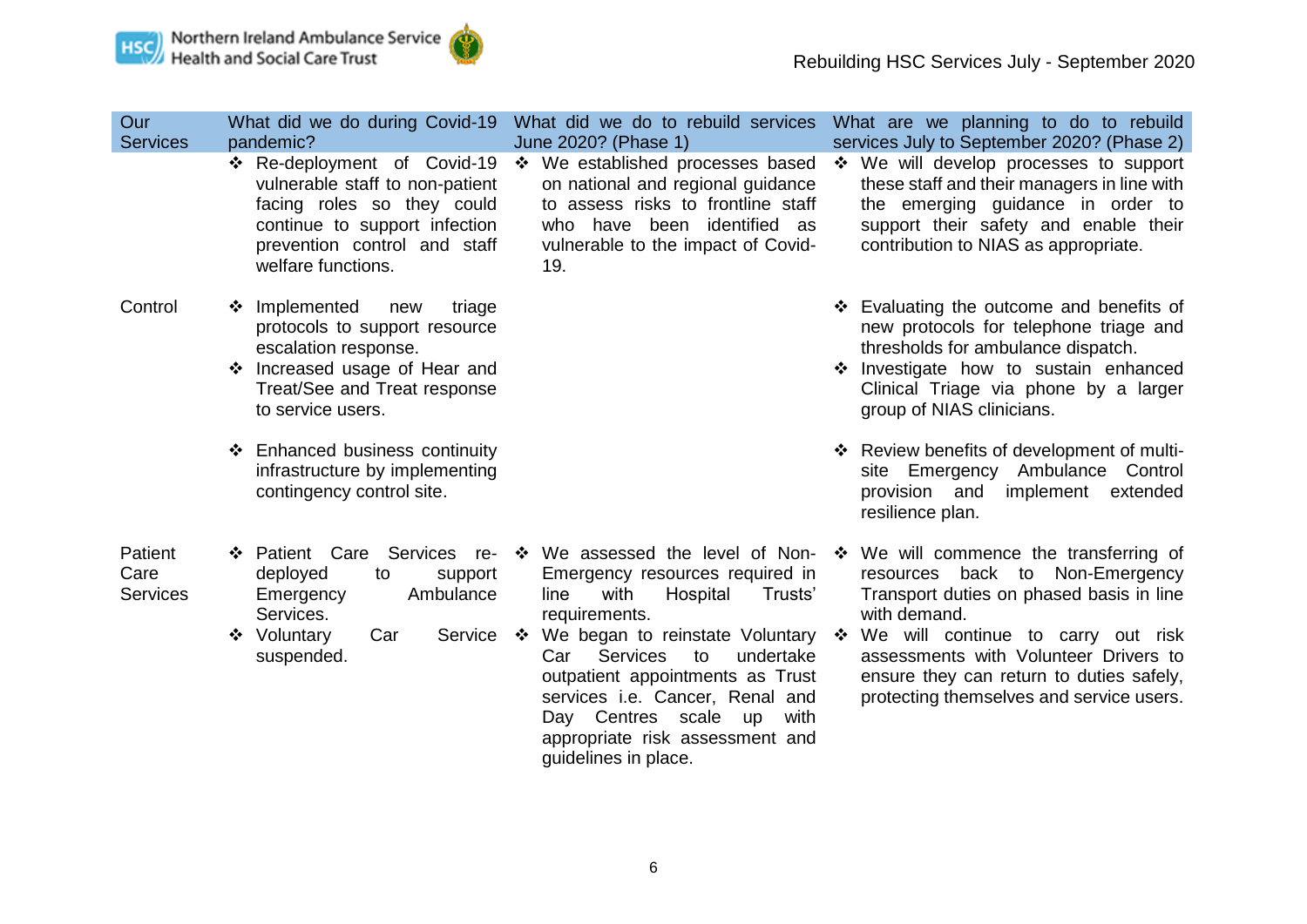

| Our<br><b>Services</b> | What did we do during Covid-19<br>pandemic?                                                                                                                 | What did we do to rebuild services<br>June 2020? (Phase 1)                                                                                                                                          | What are we planning to do to rebuild<br>services July to September 2020? (Phase 2)                                                                                                                            |
|------------------------|-------------------------------------------------------------------------------------------------------------------------------------------------------------|-----------------------------------------------------------------------------------------------------------------------------------------------------------------------------------------------------|----------------------------------------------------------------------------------------------------------------------------------------------------------------------------------------------------------------|
|                        | ❖ Activity<br>of Voluntary<br>and<br>Private Ambulance services<br>increased<br>to<br>manage<br>additional demand in support<br>of NIAS Emergency Services. | ❖ We re-assessed the level of use of<br><b>Voluntary and Private Ambulances</b><br>to support A&E Services and<br>began the process of transferring<br>PCS vehicles to Non-Emergency<br>work.       | ❖ This will be kept under review as demand<br>for non-emergency patient journeys<br>increases in line with hospital and<br>outpatient services is re-configured.                                               |
| Clinical               | ❖ Suspension of Community<br>First Responder Schemes.                                                                                                       | We reviewed clinical evidence to<br>❖<br>re-instatement<br>οf<br>assess<br>First<br>Responder<br>Community<br>Schemes and determined it should<br>not be re-instated yet.                           | In line with appropriate guidelines we will<br>❖<br>continue to risk, assess the potential to<br>this<br>service<br>with<br>re-instate<br>the<br>appropriate guidelines and relevant<br>equipment (e.g., PPE). |
|                        | ❖ Piloted joint plans with PSNI to<br>enhance resilience for first<br>responder services.                                                                   | Assess impact of the collaboration<br>❖<br>to consider future opportunities.                                                                                                                        | Agree framework for collaboration and<br>❖<br>partnership working to embed learning<br>and knowledge sharing.                                                                                                  |
|                        | Stood down Complex Case<br>team for re-deployment in<br>response phase.                                                                                     |                                                                                                                                                                                                     | Reinstate team to support service users<br>❖<br>in accessing the most appropriate care in<br>the community and unlock additional<br>resource capacity.                                                         |
|                        | ❖ Suspended<br>Helicopter<br>Emergency Medical Service<br>(HEMS) to re-deploy staff to<br>support critical care operations<br>within Hospital Services.     | Whilst HEMS was reinstated in<br>❖<br>April 20, during May and June we<br>delivered a wider response by the<br>HEMS team to non-trauma calls<br>where critical care interventions<br>were required. | We intend to embed the extended role of<br>$\cdot$<br>the HEMs team going forward. Risk<br>assessment will commence regarding<br>reinstatement of the airdesk<br>into<br><b>Emergency Ambulance Control.</b>   |

In order to deliver the proposed plan, it is important we recognise the funding implications and stress the necessary on-going and additional funding required to achieve our objectives i.e. the Clinical Triage infrastructure and re-instatement of Complex Case support. We have not included detail regarding the finances required to deliver this plan however, it is important to reflect the cost implications of its delivery.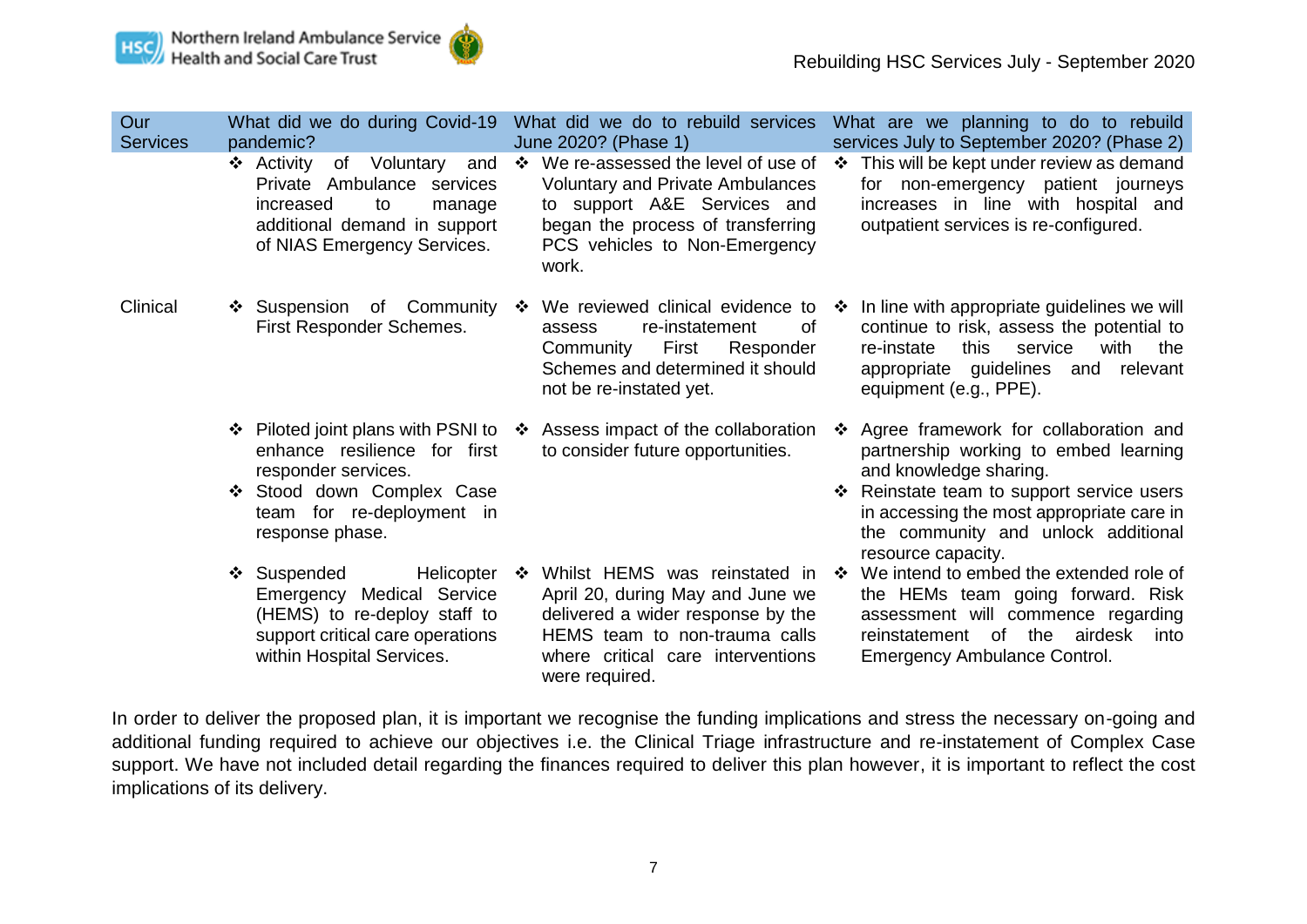NIAS is committed to its legal duties under Section 75 of the Northern Ireland Act 1998 as detailed in its approved Equality Scheme and the Rural Needs Act 2016. This plan is currently undergoing screening to ensure careful consideration is given to equality and rurality implications to identify potential adverse impact.

The plan has been developed in conjunction with the multidisciplinary NIAS Recovery Co-ordination Group that includes Trade Union representatives and a wide range of staff and stakeholders. A number of these staff members have liaison roles with the voluntary and private ambulance providers; some represent NIAS on regional and national fora ensuring NIAS' recovery plans are in line with the plans of other Trusts, and in line with the emerging evidence base and best practice from across the UK.

NIAS will also contribute to areas of regional focus to support the HSC in the re-configuration of services that meet the needs of the population in the following areas;

- Cancer services:
- Acute Care at home and Care homes
- Planning for further Covid-19 surges
- Rebuilding primary care services & repurposing of Covid-19 centres
- Mental Health and Social Stress
- Screening Services
- Urgent and Emergency Care
- Service Delivery Innovation

#### Looking Ahead

Similar to phase one, during July, August and September 2020, we will continue to build on new ways of working and provide safe and effective care. This will include;

- continued risk assessment in order to develop and evolve our ways of working in our 'new normal' including flexible and remote working where appropriate and maintaining staff and patient safety; and
- continued engagement with our frontline staff and many who led on new initiatives as part of Covid-19 Response to reflect on the many 'lessons learned.' Further work on this will be crucial to inform our plans going forward. Learning from and sharing new and innovative practices will inform our longer-term operational, strategic and financial planning as well as the wider regional priorities.